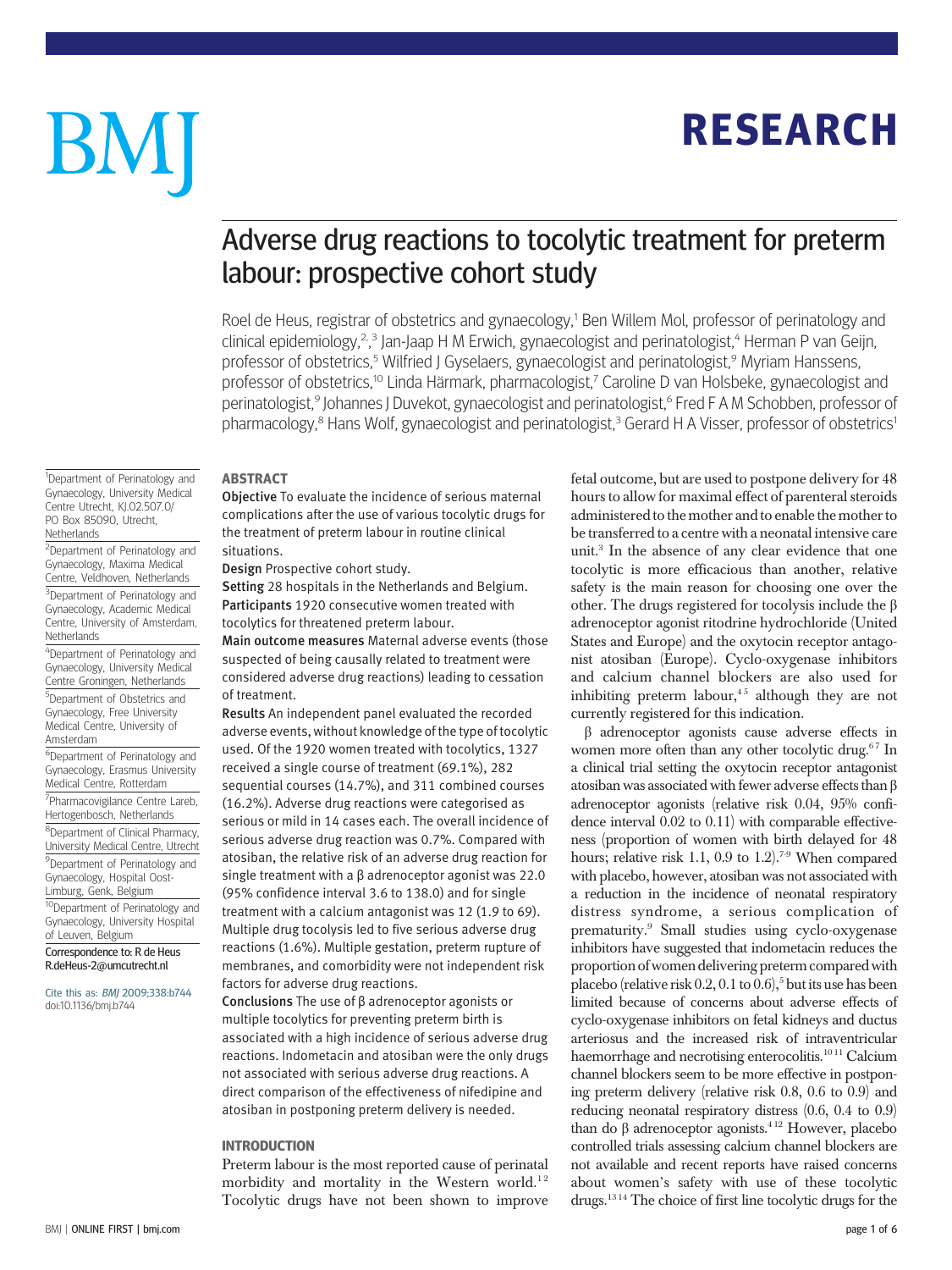treatment of preterm labour is therefore controversial because of inconclusive information on the relative safety of the various agents.<sup>1516</sup> For example, most randomised trials on the efficiency and side effects of tocolytic drugs have generally been restricted to well defined (low risk) populations, excluding women with multiple gestation, preterm rupture of membranes, vaginal bleeding, diabetes, or a history of cardiovascular diseases. No prospective study has compared the adverse reactions of women to different tocolytic drugs in a routine clinical setting. We carried out a prospective cohort study in the Netherlands and Belgium to evaluate the incidence of serious maternal complications with the use of the various tocolytic drugs to treat preterm labour in routine clinical situations.

#### **METHODS**

We carried out an open label, prospective, cohort study. The cohort comprised consecutive women who were treated with tocolytic drugs according to local protocol for preterm labour in 28 hospitals in the Netherlands and Belgium during January 2006 to July 2007. We excluded women who were treated with tocolytic drugs for other reasons, such as external cephalic versionfor breech presentation or intrauterine resuscitation in case of suspected fetal distress during term labour. Potential participants were identified by the attending doctor or a study nurse and registered through a study website, which was accessible to participating clinics using centre specific access codes. We recorded the personal and obstetrical characteristics for each woman, including the date of birth, gestational age, parity, cervical dilation, blood loss, intact versus ruptured membranes, number of fetuses, and the presence of comorbidities such as cardiopulmonary disease, pre-eclampsia, hypertension, diabetes, placenta abnormalities, or polyhydramnios. We also recorded the type of tocolytic treatment and any maternal adverse event that required cessation of treatment. The attending obstetrician decided when to stop treatment in case of an adverse event. We carried out quality control of patient registration by checking the dispensing lists for tocolytics from the pharmaceutical department at each participating hospital. In all cases of possible adverse events the principal investigator completed a standard case report. If necessary, we retrieved additional data from the patients' files.

#### Data assessment

At the end of the registration period all adverse events were evaluated and classified by a panel of five members; three obstetricians (J-JHME, HW, MH) and two pharmacologists (LH, FFAMS). Four members of the panel worked in university hospitals and the fifth was an administrator at the Dutch Pharmacovigilance Centre.

The panel was initially asked to establish whether the registered adverse events satisfied the criteria of occurring during tocolysis and requiring discontinuation of tocolytic treatment in the opinion of the attending obstetrician, and then to classify the adverse events in terms of severity (serious or mild). The members individually reviewed all cases of adverse events, blind to the type of tocolytic used. For serious adverse events, we used the definition of the Council for International Organizations of Medical Sciences as a guideline.17 According to the council a serious adverse event is one that results in death, is life threatening, requires admission to hospital or prolongation of existing hospital stay, results in persistent or important disability or incapacity, or is a congenital anomaly or birth defect. On the basis of this definition, a serious adverse event in the context of tocolytic drugs was any of the following: severe hypotension (systolic blood pressure  $\leq 100$  mm Hg and  $\geq 20\%$  drop compared with baseline values), severe dyspnoea, lung oedema, myocardial infarction, anaphylactic shock, admittance to intensive care, or maternal death. A mild adverse event was defined as an adverse event that led to cessation of tocolytic therapy (for example, tachycardia, nausea, dizziness, headache) but did not meet the criteria for a serious adverse event.

Each panel member subsequently received the list of adverse events, previously categorised as mild or serious, and the tocolytic used. They were asked to assess whether the adverse events were causally related to each tocolytic, using the causality categories of the World Health Organization: certain, probable, possible, unlikely, conditional, and non-assessable.<sup>18</sup> Important criteria for the assessment of causality were the association in time between administration of the tocolytic and event, pharmacological features, medical plausibility, and exclusion of other causes. In cases of rechallenge with the tocolytic and recurrence of the adverse event, the causal relation to treatment was classified as certain. In case of a reasonable relation with time, not likely to be attributable to other drugs or disease, and a reasonable clinical response to withdrawal, the causal relation to treatment was classified as probable. If the adverse event could also be explained by concomitant diseases or use of other drugs, the causal relation to treatment was classified as possible. For adverse events with an improbable time relation or a plausible explanation provided by concomitant diseases or the use of other drugs the causal relation to treatment was classified as unlikely. The cases with discrepant assessments were discussed during a plenary meeting and a consensus was reached in all cases. We defined all adverse events that were considered as possibly, probably, or certainly related to tocolytic treatment as adverse drug reactions.

#### Analysis

We classified the administration of tocolytics according to three courses of treatment: single (one tocolytic), sequential (multiple tocolytics given separately in sequence), or combined (multiple tocolytics given simultaneously). The primary outcome of the study was the incidence of serious adverse drug reactions to tocolytics. In each of the three treatment categories we calculated the incidence of a tocolytic related adverse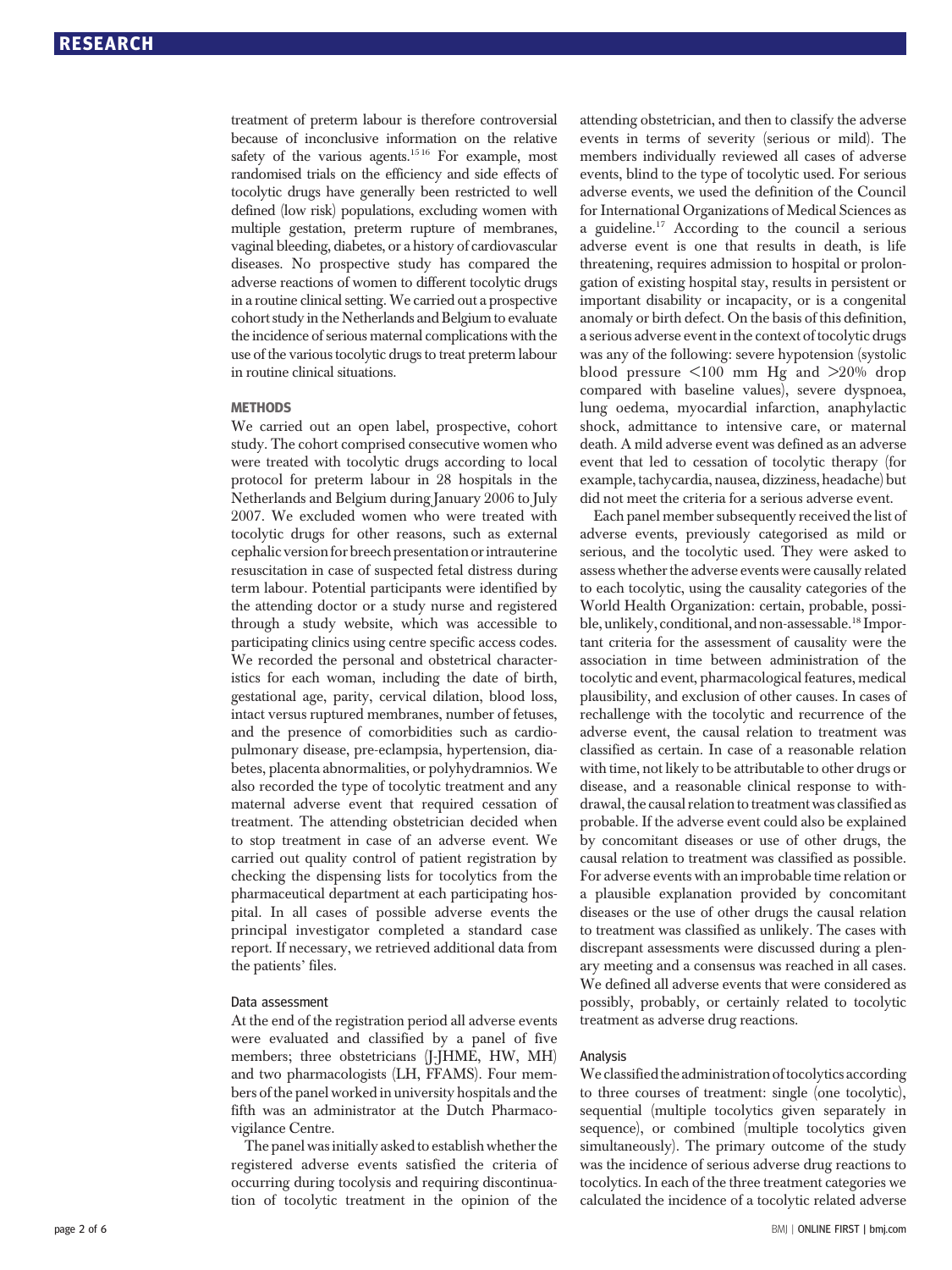|                                        | Single course treatment |                         |                                |                                        |                                 |                                      |
|----------------------------------------|-------------------------|-------------------------|--------------------------------|----------------------------------------|---------------------------------|--------------------------------------|
| <b>Variables</b>                       | Atosiban<br>$(n=575)$   | Nifedipine<br>$(n=542)$ | <b>B</b> mimetics<br>$(n=175)$ | Cyclo-oxygenase inhibitors<br>$(n=35)$ | Sequential<br>courses $(n=282)$ | <b>Combined courses</b><br>$(n=311)$ |
| Singleton pregnancy                    | 441 (77)                | 441 (82)                | 159 (81)                       | 28 (80)                                | 213(76)                         | 224(72)                              |
| Parity 0                               | 294(51)                 | 284 (52)                | 92(53)                         | 10(29)                                 | 151 (54)                        | 182 (59)                             |
| Preterm rupture of membranes           | 162(28)                 | 162(30)                 | 35(20)                         | 3(9)                                   | 59 (21)                         | 87(28)                               |
| Cardiac history                        | 15(2.6)                 | 10(1.8)                 | 3(1.7)                         |                                        | 3(1)                            | 4(1.3)                               |
| Diabetes types 1 and 2 and gestational | 5(0.9)                  | 4(0.7)                  | $\Omega$                       |                                        | 3(1)                            | 2(0.6)                               |

Table 1 | Obstetrical characteristics of women who received tocolytic treatment. Values are numbers (percentages) of women

drug reaction. For single course treatments, we carried out a separate analysis for each type of tocolytic. We then calculated the relative risk, the associated 95% confidence interval, and the number needed to harm, using the single course tocolytic with the lowest incidence as a reference category. Using logistic regression we carried out a subgroup analysis of possible contributing factors to the incidence of tocolytic related adverse drug reactions, such as multiple gestation, medical history, or any obstetric comorbidity.

#### RESULTS

From January 2006 to July 2007, 1920 women were treated with tocolytic drugs in 28 hospitals in the Netherlands and Belgium. The mean maternal age was 29.8 years (interquartile range 26.4-33.3 years), and the mean gestational age was 29 weeks (interquartile range 27-31 weeks). Table 1 summarises the obstetrical characteristics of these women and the types of tocolytic treatment they received. The tocolytic agents used, either singly, combined, or sequentially, were the calcium channel blocker nifedipine (n=1022, 34.3%), the oxytocin antagonist atosiban (n=1248, 41.9%), the  $\beta$ adrenoceptor agonists ritodrine and fenoterol (n=411, 13.8%), the cyclo-oxygenase inhibitor indometacin

Table 2 <sup>|</sup> Serious maternal adverse events associated with tocolytic treatment

| Serious adverse event | <b>Tocolytic</b>                     | No of<br>fetuses        | Intensive<br>care | Causality |
|-----------------------|--------------------------------------|-------------------------|-------------------|-----------|
| Dyspnoea              | Ritodrine                            | 1                       | No                | Probable  |
| Dyspnoea              | Fenoterol                            | 1                       | No                | Probable  |
| Dyspnoea              | Atosiban, nifedipine, and ritodrine* | $\mathbf{1}$            | No                | Probable  |
| Dyspnoea              | Fenoterol                            | $\mathbf{1}$            | No                | Probable  |
| Dyspnoea              | Nifedipine                           | $\overline{2}$          | No                | Possible  |
| Dyspnoea              | Atosiban and fenoterol*              | 1                       | Yes               | Possible  |
| Hypotension           | Nifedipine                           | 1                       | No                | Probable  |
| Hypotension           | Nifedipine                           | 1                       | No                | Certain   |
| Hypotension           | Nifedipine                           | $\overline{2}$          | No                | Certain   |
| Hypotension           | Nifedipine                           | $\mathbf{1}$            | No                | Certain   |
| Cardiac failure       | Atosiban then fenoterol <sup>+</sup> | $\mathbf{1}$            | Yes               | Possible  |
| Hypoxia               | Nifedipine and ritodrine*            | $\overline{\mathbf{c}}$ | No                | Probable  |
| Lung oedema           | Atosiban, nifedipine, and fenoterol* | $\overline{2}$          | Yes               | Possible  |
| Lung oedema           | Atosiban and nifedipine*             | 1                       | Yes               | Probable  |
| Dyspnoea              | Fenoterol                            | 1                       | No                | Unlikely  |
| Deep vein thrombosis  | Ritodrine then nifedipinet           | $\overline{2}$          | No                | Unlikely  |

\*Combined courses: event occurred after simultaneous administration of all indicated tocolytics. † Sequential courses: event occurred after administration of second tocolytic.

 $(n=261, 8\%)$ , magnesium sulphate  $(n=18, 0.6\%)$ , and transdermal nitroglycerin, a nitric oxide donor (n=4).

Adverse events were recorded in 38 women in 17 hospitals. The panel rejected seven cases: in four cases the tocolytic had not stopped preterm labour and was therefore discontinued, in one case the dose of the tocolytic was reduced but treatment was not stopped, in one case treatment was stopped because of fetal tachycardia and not to a maternal event, and in one case treatment was stopped because of the inappropriate use of a β mimetic in a woman with diabetes. Of the remaining 31 cases, 16 were categorised as serious adverse events and 15 as mild (tables 2 and 3). A causal relation to treatment was considered as unlikely in two cases of serious adverse events (table 2) and in one case of mild adverse events (table 3). These cases were therefore not included in further analyses, leaving 14 serious adverse drug reactions and 14 mild adverse drug reactions. Four women needed intensive care, all after multiple treatment with tocolytics. All the women who experienced adverse events recovered without persistent or major disability or incapacity. No fetal deaths were reported during treatment and none of the mild or serious adverse drug reactions was followed by fetal or neonatal death.

Among 575 women treated with a single course of atosiban, none had a serious adverse drug reaction and one had a mild adverse drug reaction (0.2%; table 4). Among 542 women treated with nifedipine, five had a serious adverse drug reaction (0.9%) and six had a mild adverse drug reaction (1.1%). Among 175 women treated with β adrenoceptor agonists, three had a serious adverse drug reaction (1.7%) and four had a mild adverse drug reaction(2.3%). The number needed to treat to prevent a serious adverse drug reaction with atosiban compared with β adrenoceptor agonists was 59 (lower limit of 95% confidence interval was 35) and compared with nifedipine was 108 (lower limit of 95% confidence interval was 56). In comparison with atosiban, the relative risk of an adverse drug reaction (mild and serious combined) with β adrenoceptor agonists was 22.0(95% confidenceinterval 3.6to 138.0) and with nifedipine was 12 (1.9 to 69.0).

Ten different combinations of atosiban, β adrenoceptor agonists, nifedipine, and cyclo-oxygenase inhibitors were recorded in 311 instances. In patients who received these combinations, five serious (1.6%) and one mild (0.3%) adverse drug reactions were observed. No serious adverse drug reaction was reported in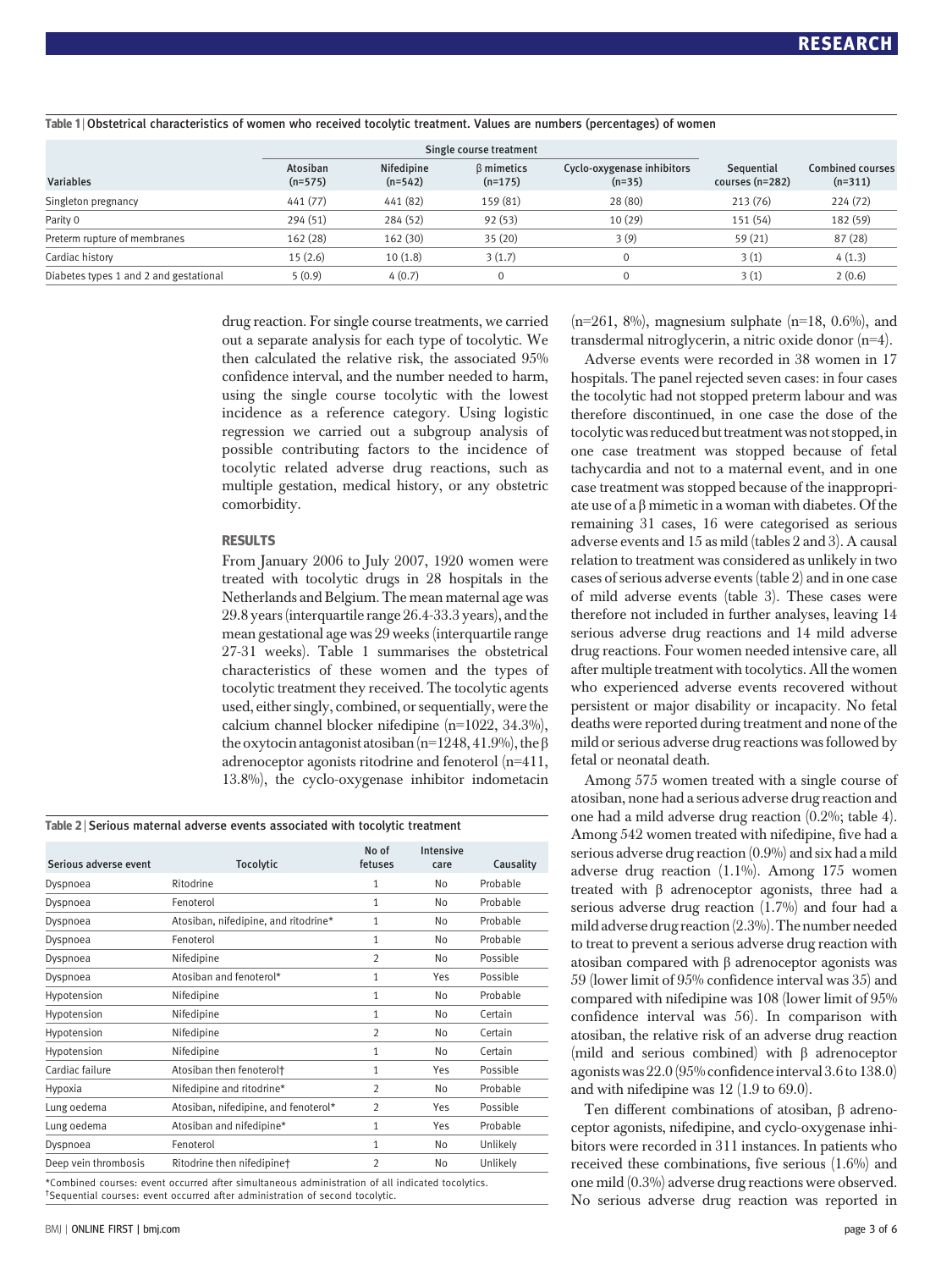#### Table 3 <sup>|</sup> Mild maternal adverse events associated with tocolytic treatment

| Mild adverse events      | <b>Tocolytic</b>                               | No of fetuses  | Causality |
|--------------------------|------------------------------------------------|----------------|-----------|
| Hypotension              | Nifedipine                                     | $\mathfrak{D}$ | Possible  |
| Hypotension              | Nifedipine                                     | 1              | Probable  |
| Hypotension              | Nifedipine                                     | 1              | Probable  |
| Tachycardia              | Nifedipine                                     | 1              | Possible  |
| Tachycardia              | Atosiban then nifedipine*                      | 1              | Possible  |
| Tachycardia              | Ritodrine                                      | 1              | Probable  |
| Tachycardia              | Fenoterol                                      | 1              | Probable  |
| Tachycardia              | Nifedipine                                     | 1              | Probable  |
| Tachycardia              | Fenoterol                                      | 1              | Certain   |
| Nausea                   | Atosiban                                       | 1              | Possible  |
| Headache                 | Atosiban then nifedipine*                      | 1              | Possible  |
| Headache                 | Fenoterol                                      | 1              | Probable  |
| Headache                 | Atosiban, nifedipine, ritodrine, and minitran† | 1              | Probable  |
| Headache                 | Nifedipine                                     | 1              | Probable  |
| Syncope                  | Nifedipine                                     | 1              | Unlikely  |
| $*$ $-$<br>$\sim$ $\sim$ |                                                |                |           |

\* Sequential courses: event occurred after administration of second tocolytic. †Combined courses: event occurred after simultaneous administration of all indicated tocolytics.

> combinations using cyclo-oxygenase inhibitors (n=143). In 282 women who received sequential courses one serious and two mild (0.7%) adverse drug reactions were observed, all during administration of the second drug; once with a β mimetic drug and twice with nifedipine.

> The use of tocolytics was recorded in 414 women with a multiple pregnancy. Four of these women had a serious tocolytic related adverse drug reaction compared with women with a singleton pregnancy (relative risk 1.5, 95% confidence interval 0.39 to 5.0). Two of the women (2.0%) were treated with a single course of nifedipine  $(n=101)$  and two  $(2.4\%)$  were treated with combined courses (n=84). Logistic regression showed that preterm rupture of membranes, blood loss, and other obstetric comorbidities were not independently related to an adverse event.

#### **DISCUSSION**

The use of β adrenoceptor agonists or multiple tocolytics to prevent preterm labour is associated with a high incidence of serious adverse drug reactions. Indometacin and atosiban were the only tocolytic drugs not associated with serious adverse reactions.

Randomised studies on the efficiency of tocolytics and adverse events associated with these drugs have generally been restricted to well defined (low risk)

populations, excluding women with multiple pregnancies, preterm rupture of membranes, vaginal bleeding, diabetes, or a history of cardiovascular diseases; however, many of the case reports on adverse drug reactions to tocolytics have been associated with these conditions.13 19-22We assessed the occurrence of serious maternal adverse drug reactions related to the use of different tocolytics in a routine clinical setting. Our results therefore apply to situations normally encountered in clinical practice, where both low risk and high risk cases are observed. Intense monitoring in a trial setting is, however, likely to reveal all mild and serious maternal side effects, whereas under-reporting of adverse experiences cannot be excluded in prospective multicentre cohort studies where the intensity of monitoring—especially of blood pressure—may vary between hospitals.

In our study the overall incidence of serious tocolytic related adverse drug reactions was low (0.7%). The incidence of serious adverse drug reactions in women receiving combined courses of tocolytics (16.2% of all patients) was, however, high (1.6-2.5%). As there is no evidence that treatment with combined tocolytics is superior to single or sequential treatment, we believe that combined treatment should be discouraged. In women treated with a single tocolytic, the incidence of serious adverse drug reactions was 1.7% for β mimetic agents and 0.9% for nifedipine. No serious adverse drug reaction was observed after treatment with a single course of atosiban. Most of the adverse drug reactions reported in women treated with nifedipine were related to the effects of the drug on blood pressure. In six of the seven cases, hypotension developed within two to four hours after the start of tocolysis. The treatment schedule was usually the following: two to four doses of 10 mg sublingual nifedipine every 15 minutes, followed by 20 mg slow release nifedipine every four hours. With such a regimen, plasma levels are likely to peak between 60 and 80 minutes after administration and cause a concomitant fall in blood pressure.23 In our series, the relevance of this finding seems low, given the absence of obvious fetal compromise in the 542 women treated with nifedipine only. Fetal compromise after a hypotensive episode has been found in studies of animals and in several cases in humans, including one fetal death.24-26 In the case of the death of the fetus, blood pressure dropped after the

Table 4 <sup>|</sup> Adverse drug reactions associated with single tocolytic treatment. Values are numbers (percentages) of women unless stated otherwise

|                            |                |                | Severity of adverse drug reaction |              |                            |
|----------------------------|----------------|----------------|-----------------------------------|--------------|----------------------------|
| <b>Tocolytic</b>           | No of patients | <b>Serious</b> | Mild                              | <b>Total</b> | Relative risk* (95% CI)    |
| $\beta$ mimetics           | 175            | 3(1.7)         | 4(2.3)                            | 7(4.0)       | $3.8(1.6 \text{ to } 9.2)$ |
| Nifedipine                 | 542            | 5(0.9)         | 6(1.1)                            | 11(2.0)      | $2.0$ (0.8 to 4.8)         |
| Atosiban                   | 575            | 0              | 1(0.2)                            | 1(0.2)       | 0.07(0.01 to 0.4)          |
| Cyclo-oxygenase inhibitors | 35             | 0              | 0                                 | 0            | <b>NA</b>                  |
| NA=Not applicable.         |                |                |                                   |              |                            |

\*For total adverse drug reactions.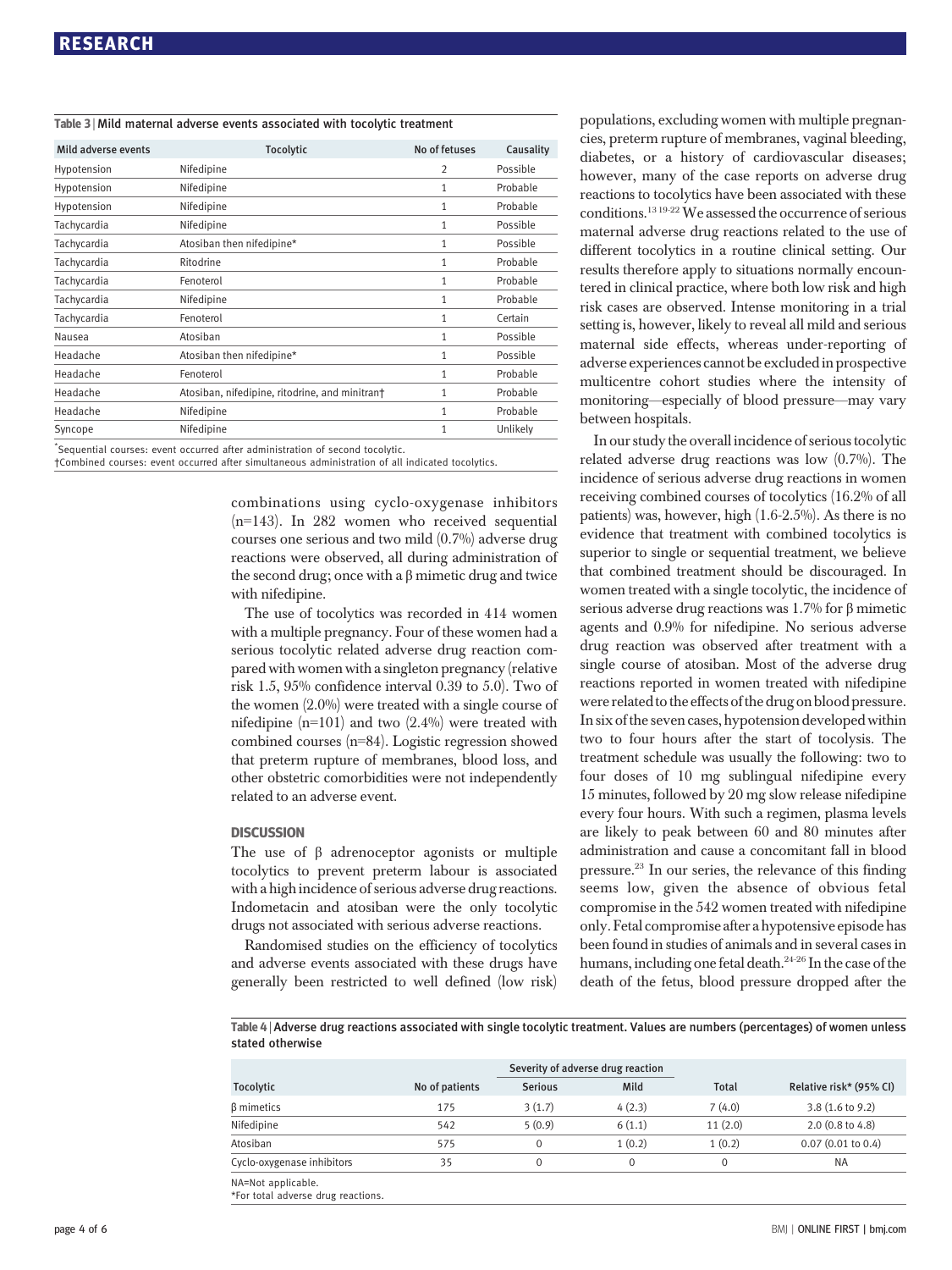#### WHAT IS ALREADY KNOWN ON THIS TOPIC

Preterm birth is the major cause of perinatal mortality and mobidity

Tocolytics are used to postpone delivery to allow for maximal effect of steroids given to the mother and transfer of the mother to a centre with a neonatal intensive care unit

The choice of first line tocolytic drug is controversial because of inconclusive information on the mother's safety with use of various tocolytic agents

#### WHAT THIS STUDY ADDS

β adrenoceptor agonists or multiple tocolytics for preventing preterm birth are associated with a high incidence of adverse drug reactions

Indometacin and atosiban are the only tocolytic drugs not associated with serious adverse drug reactions in women

A direct comparison of effectiveness between nifedipine and atosiban in postponing preterm delivery is needed

> mother had chewed two 10 mg nifedipine tablets at an interval of minutes.24

> In most of the recent case reports that raised concerns about the safety of calcium antagonists in women, complicating factors such as multiple pregnancy, cardiovascular disease, diabetes, or infections were present.13 21 27 28 We did not find any significant association between adverse drug reactions to nifedipine and these factors. We found four serious adverse drug reactions in women with multiple pregnancy two women receiving nifedipine (2%) and two receiving combined treatment (2.4%). These incidences were not significant. Whether this was due to lack of statistical power is uncertain.

β adrenoceptor agonists do not seem to be more effective than atosiban, nifedipine, or cyclo-oxygenase inhibitors in preventing preterm birth,<sup>457812</sup> and our results confirm the high incidence of adverse drug reactions with use of these agents for tocolysis.<sup>67</sup> This justifies the use of alternative tocolytic drugs. In our study only a few women were treated with cyclooxygenase inhibitors, most likely because in Belgium and the Netherlands these drugs are restricted to women in early gestation. Moreover, concerns about fetal side effects limit the use of cyclo-oxygenase inhibitors for tocolysis.<sup>1011</sup> We found no adverse drug reactions, either with single treatment or with treatment using cyclo-oxygenase inhibitors combined with other tocolytics. A recent meta-analysis of cyclooxygenase inhibitors showed that indometacin reduced the proportion of women delivering preterm (<37 weeks' gestation; relative risk 0.5, 95% confidence interval 0.3 to 0.9), with only one case of antenatal closure of the ductus arteriosus among 403 women treated short term (up to 48 hours).<sup>5</sup> Nonetheless, on the basis of the volume of evidence the authors concluded that firm conclusions on the efficiency and safety for neonates when using cyclo-oxygenase inhibitors to prevent preterm delivery could not be drawn.

Large randomised controlled trials comparing atosiban with nifedipine are lacking. An indirect comparison of atosiban with nifedipine, using β adrenoceptor agonists as a common comparator, has been published.<sup>29</sup> The analysis showed no significant differences in effectiveness in delaying delivery, but a significant reduction in neonatal respiratory distress syndrome with nifedipine. Whether this reduction is attributable to a difference in effectiveness of the drug or to differences between the analysed trials in terms of lack of blinding or concealment or of corticosteroid administration remains uncertain.

An ideal tocolytic should postpone delivery at low costs without maternal and fetal side effects. None of the tocolytics described in this study fulfils these criteria. We found that combined treatment or a single treatment using β adrenoceptor agonists led to a higher incidence of serious adverse drug reactions, and such treatments should be discouraged. The overall incidence of serious adverse drug reactions with a single course of nifedipine in a singleton pregnancy seems to be low, but not absent. Atosiban has the best maternal and fetal safety profile but at considerable cost. A direct comparison of effectiveness between oxytocin antagonists and calcium channel blockers is lacking. Moreover, larger studies with different dose regimens for nifedipine are necessary to compare efficiency and maternal side effects.

The participating hospitals were: Academic Medical Centre Amsterdam, Hans Wolf; Lucas Andreas Hospital Amsterdam, Celine M Radder; Free University Medical Centre Amsterdam, Herman P van Geijn, Annemiek C Bolte; Sint Augustinus Hospital, Antwerpen, Tina BVBA Vanderheijden; University Hospital Antwerpen, Yves Jacquemyn; Gelre Hospital Apeldoorn, Anjoke JM Huisjes; General Hospital Klina Brasschaat, Patricia Crijns; Maas and Kempen Hospital, Dirk Lauwagie; Sint Jan Hospital, Brugge, Anne Loccufier; Bronovo Hospital, the Hague, Casper AG Holleboom; University Hospital Gent, Walter Parewijck, Marleen Temmerman; Hospital Oost-Limburg Genk, Wilfried J Gyselaers, Caroline van Holsbeke; University Medical Centre Groningen, Jan-Jaap HM Erwich; Atrium Medical Centre Heerlen, Frans JME Roumen; Sint Fransiscus Hospital, Jan Schreurs; University Hospital Leuven, Myriam Hanssens; Maria Hospital Noord-Limburg Neerpelt, Bart Bollen; Sint Antonius Hospital Nieuwegein, Erik van Beek; Canisius-Wilhelmina Hospital Nijmegen, Jan MJ Sporken; Erasmus Medical Centre, Rotterdam, Hans J Duvekot; Laurentius Hospital Roermond, Chantal BM Wingen; Saint Trudo Hospital, Sint Truiden, Christa Eerdekens; Twee Steden Hospital, Tilburg, Addy P Drogtrop; Sint Jozef Hospital Turnhout, Jan Aerts, Myrrith Hulsbergen; University Medical Centre Utrecht, Margo Graatsma, Gerard HA Visser; Maxima Medical Centre Veldhoven, Ben-Willem Mol; and Isala Hospital Zwolle, Jim van Eijck.

Contributors: All authors had full access to the data (including statistical reports and tables) in the study and take responsibility for the integrity of the data and the accuracy of the data analysis.

Funding: This research was funded by an unconditional grant from Ferring Pharmaceuticals BV, Hoofddorp, The Netherlands.

Competing interests:WJG did a retrospective cohort study on tocolysis in 2006 (not published) which was supported by an unconditional grant from Ferring Pharmaceuticals.

Ethical approval: This study was approved by the medical review ethics committee of University Medical Centre Utrecht.

- 1 Ananth CV, Vintzileos AM. Epidemiology of preterm birth and its clinical subtypes. J Matern Fetal Neonatal Med 2006;19:773-82.
- 2 Hovert DL, Mathews TL, Menacker F, Strobino DM, Guyer B, Annual summary of vital statistics: 2004. Pediatrics 2006;117:168-83.
- 3 Crowley P. Prophylactic corticosteroids for preterm birth. Cochrane Database Syst Rev 2000(2):CD000065.
- 4 King JF, Flenady VJ, Papatsonis DN, Dekker GA, Carbonne B. Calcium channel blockers for inhibiting preterm labour. Cochrane Database Syst Rev 2003(1):CD002255.
- KingJ, Flenady V, Cole S, Thornton S. Cyclo-oxygenase (COX) inhibitors for treating preterm labour. Cochrane Database Syst Rev 2005(2):CD001992.